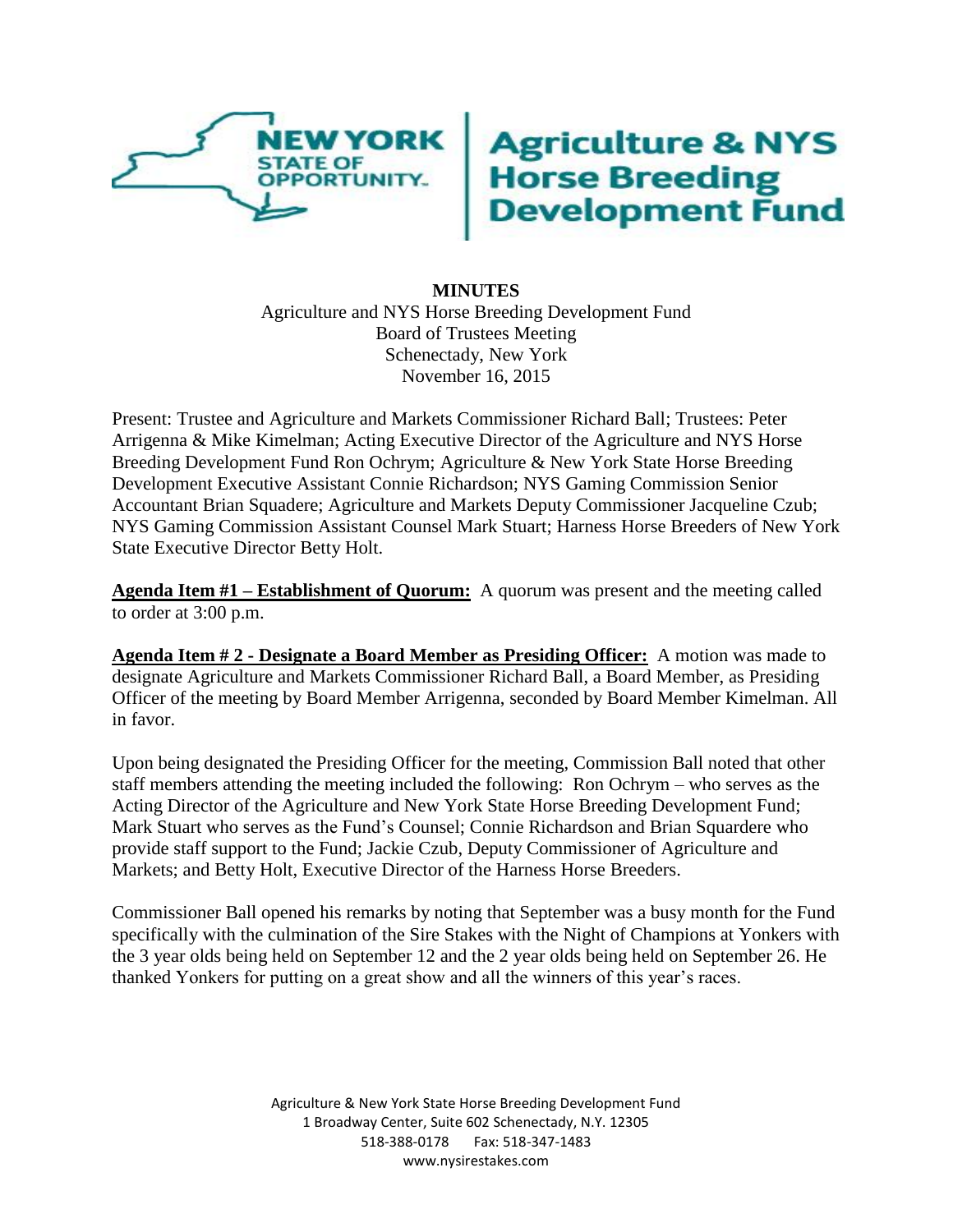**Agenda Item # 3 - Approval of Minutes of Last Meeting of July 30, 2015:** Minutes of the regular meeting of July 30, 2015 were presented for approval. A motion to accept the Minutes of July 30, 2015 was made by Board Member Kimelman, seconded by Board Member Arrigenna. All in favor.

**Agenda Item #4 – Breeder Awards:** Presiding Officer Ball noted that the 2015 Fund Budget included funding for Breeders Awards. When previously approved by the Trustees, a range of funding was provided that had a minimum of \$700,000 and a maximum of \$950,000. Presiding Officer Ball noted that given the completion of the Sire Stakes program and the fact that the Fund had a surplus of over \$200,000, he asked the members to consider funding the Breeders Awards at the higher amount of \$950,000 for 2015. After some discussion, a motion was made by Board Member Kimelman to fund the Breeders Awards at \$950,000. The motion was seconded by Peter Arrigenna. All in favor.

**Agenda Item #5 - 2016 Budget:** The next item was consideration of the 2016 Budget for the Fund. It was noted that the proposed Budget was basically the same as 2015 with one noteworthy change regarding the total funding for the Sire Stakes. It was noted that the proposed budget included \$130,000 in grant funding for 2016. Brian Squadere presented the Budget to the members who noted that staff anticipates revenue of \$16.263 million in 2016 and a possible surplus of \$226,000 from 2015. After discussion of the Budget a motion was made by Member Arrigenna, second by Member Kimelman, to approve the Budget as present. All in favor.

**Agenda Item #6 - Out of Competition Testing:** Board Member Arrigenna discussed "out of competition" testing for 2015 and 2016. The Members were reminded of their discussion at the July meeting of the need for additional drug testing for both County Fairs and the Sire Stakes racing programs. It was noted that currently the Fund has a contract with the New York Drug Testing and Research Program to conduct testing for the non-pari-mutuel racing, specifically the County Fairs. However, Board Member Arrigenna has advocated for additional testing. Staff had discussed such a process with representatives of the New York Drug Testing and Research Program which it was noted could conduct specific testing on additional samples collected beyond what the Gaming Commission collects. In October of last year, the Fund Members discussed such testing and approved an allocation of \$100,000 which was included in the Fund's 2015 Budget for out of competition testing. It was noted that a testing program was discussed and proposed by Dr. George Maylin – Director of the New York Drug Testing and Research Program at Morrisville State College and he suggested a specific initial testing program for the Fund at \$25,000. This testing was to include a research component that specifically would examine new suspected drugs that may be being used and determine protocols for such testing to determine their presence. The Board Members, at that time, considered a motion to allow Fund staff to enter into a contract, not to exceed \$25,000, with the Drug Testing Program to provide research and testing on specific drugs which was unanimously approved at the Fund's July meeting. However, Dr. Maylin would not consent to signing the agreement until the Gaming